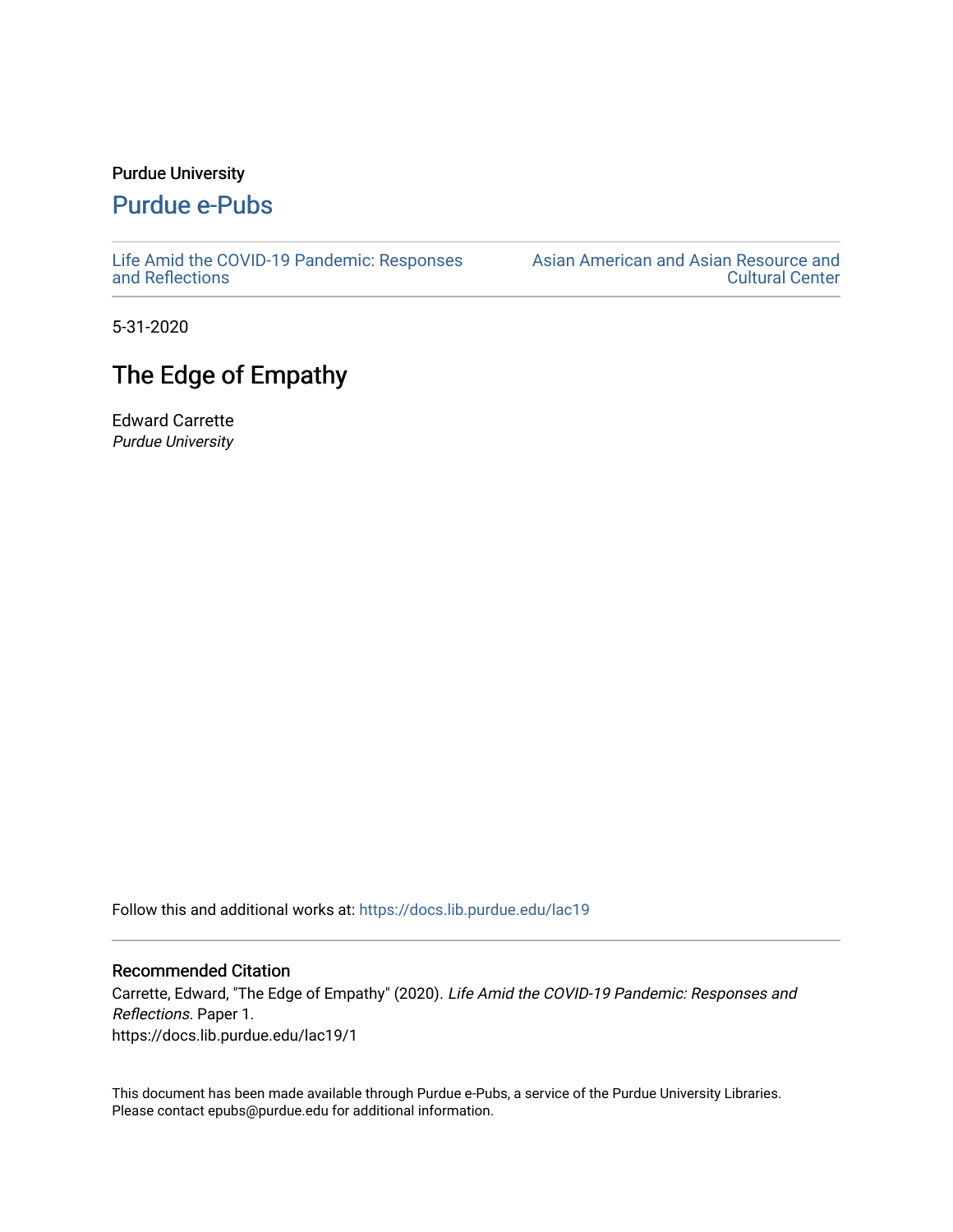The edge of empathy.

There is a global pandemic going on, but you wouldn't know it in our house. 4.5 million people have caught a deadly virus, but I'm sitting on a couch with my dogs. The country has seen shortages of food, but I'm eating better than ever. 30 million Americans are out of work, but I have more money than ever.

I know I should feel bad. People are dying. Jobs are being lost. And I do feel bad. Or at least I did. I checked the stats daily. I shared information I thought was useful. We stayed inside. We worried. But then the consequences never came for us…

My wife and I are both able to work from home. We have dogs, not children, so we don't have to homeschool. My wife went from a 90-minute daily commute in heavy traffic to a walk from the bedroom to the living room. I now work from my lounge chair next to my snoring animals. Under quarantine, our lives improved. We kept saying to ourselves, "this is awful, the government needs to do more!" But when our daily lives aren't awful, how long can you keep feeling that way? It is like we'd hit the end of our empathy. At some point the suffering of others becomes a concept, not a feeling.

But we still know it is bad out there.

We do our best to support. We've been eating out more often, supporting local restaurants. But even that sacrifice feels strange because it's something we've always loved doing. We wear masks everywhere we go, because we want to be part of the smart people who are helping. Are we helping? Is helping really this easy?

I mean sure, I miss my friends. I miss going to bars and concerts and parks. I have a job lined up that can't start until we can go back into the office, but is that my sacrifice? Is that all I've had to give up as the world stopped?

No one is blaming the virus on me. I'm an immigrant, but my home country has been relatively unaffected. My city hasn't had any lockdown protests, so we aren't really in any danger. The government gave us stimulus checks, which we donated and spent. And that is somehow our contribution?

Purdue is all online now. But my classes were all already online. So the emails from Purdue, so well-thought-out, well planned, so important, are meaningless to me. I want to feel involved, to help the university, but how do you force yourself to do that?

I'd always wondered what ordinary people felt like in times of great horror, like a world war. And I guess this is it. You just sit here. You enjoy things and then you feel guilty for enjoying them. In a way this virus has brought to a head the privileges I didn't know I had. Or I did know about them, but they were easier to ignore when there wasn't body count I could watch on CNN.